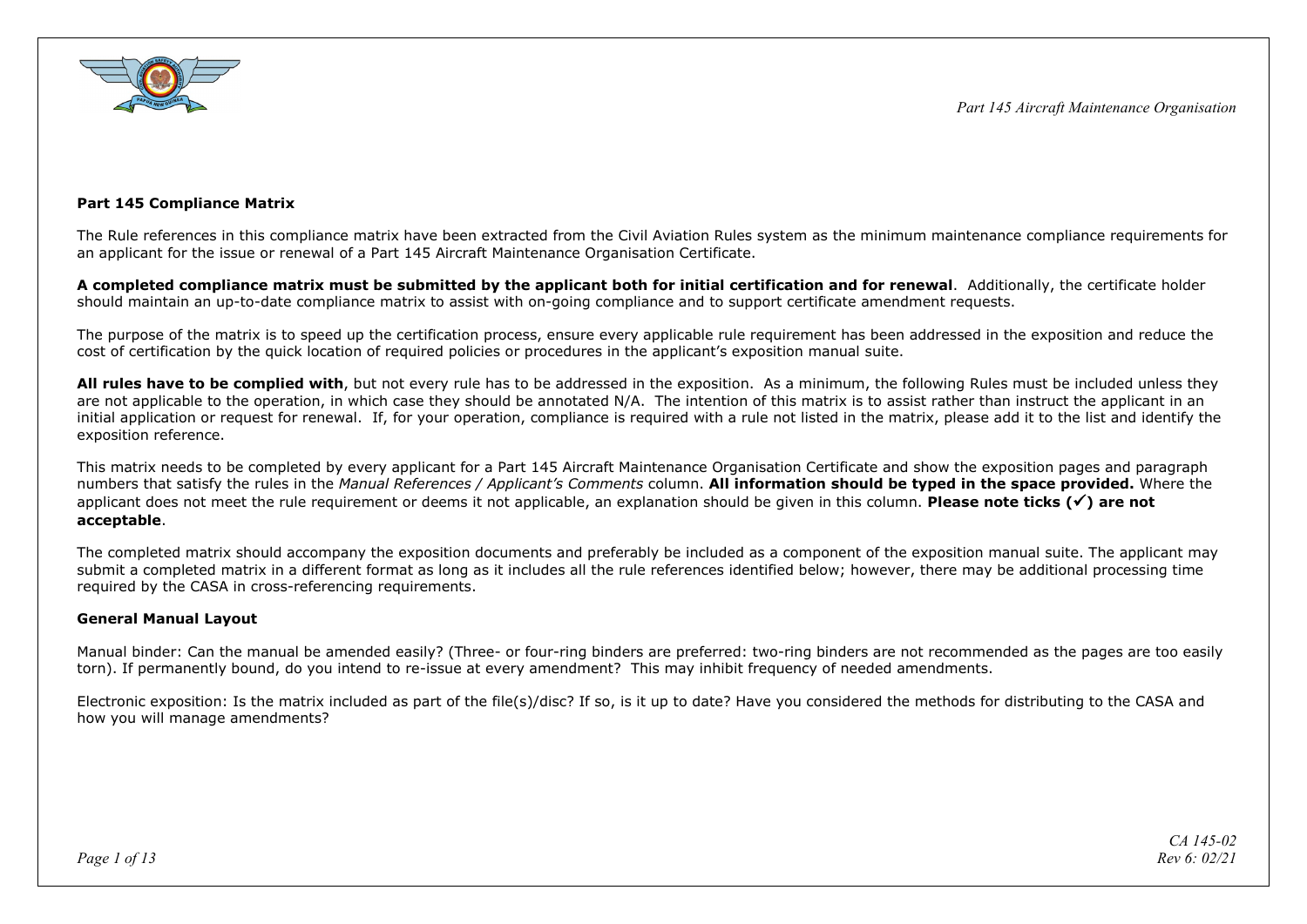

| <b>Applicant:</b>         | <b>Primary MOC</b><br>Number: |        |  |
|---------------------------|-------------------------------|--------|--|
| <b>Manuals Submitted:</b> | Rev.:                         | Dated: |  |

|                                                       | <b>Applicant's Comments</b> | <b>CASA Comments (for CASA use only)</b> |
|-------------------------------------------------------|-----------------------------|------------------------------------------|
| Rule Compliance Matrix                                |                             |                                          |
| Company Statement page, signed by the Chief Executive |                             |                                          |
| List of Effective Pages                               |                             |                                          |
| Record of Amendments                                  |                             |                                          |
| Distribution List & copies to be numbered             |                             |                                          |
| Contents Page                                         |                             |                                          |
| Definitions & Abbreviations (not mandatory)           |                             |                                          |
| On every page, headers and/or footers to include:     |                             |                                          |
| Company name<br>(a)                                   |                             |                                          |
| Name of the manual<br>(b)                             |                             |                                          |
| Effective revision and date of the page<br>(c)        |                             |                                          |
| Page number<br>(d)                                    |                             |                                          |
| Index (not mandatory but desirable)                   |                             |                                          |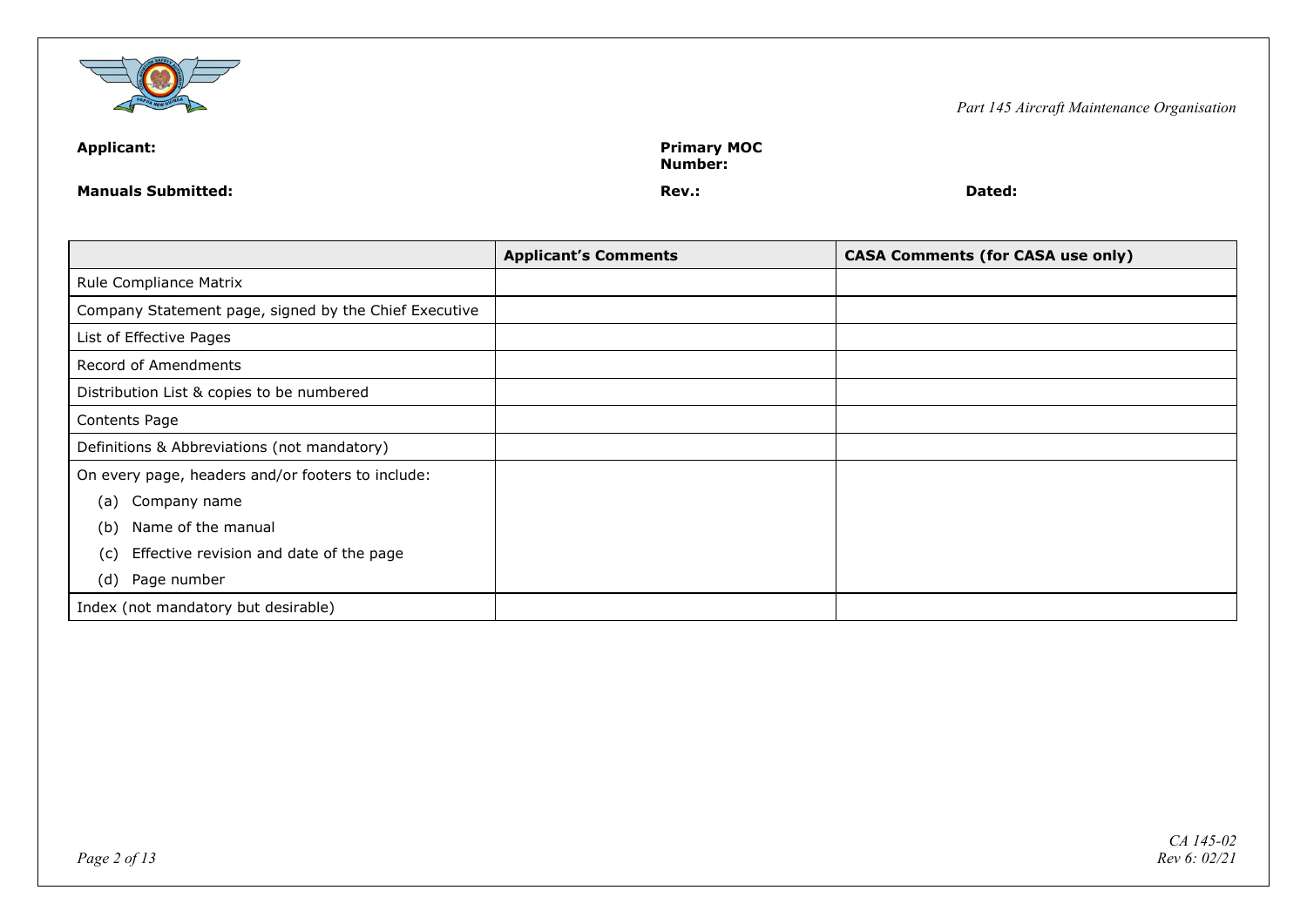

| <b>Rule reference</b>                                  | <b>Manual References / Applicant's Comments</b> | <b>CASA Review &amp; Comments (for CASA use only)</b> |
|--------------------------------------------------------|-------------------------------------------------|-------------------------------------------------------|
| 145.119 Exposition                                     |                                                 |                                                       |
| 145.119(a)(1)                                          |                                                 |                                                       |
| CE statement                                           |                                                 |                                                       |
| 145.119(a)(2)                                          |                                                 |                                                       |
| [145.101(a)(1)8(2)]                                    |                                                 |                                                       |
| List of senior person                                  |                                                 |                                                       |
| 145.119(a)(3)                                          |                                                 |                                                       |
| [145.101(a)(1)8(2)]                                    |                                                 |                                                       |
| Duties and responsibilities                            |                                                 |                                                       |
| 145.119(a)(4)                                          |                                                 |                                                       |
| Organisational chart                                   |                                                 |                                                       |
| 145.119(a)(5)                                          |                                                 |                                                       |
| Location and facilities                                |                                                 |                                                       |
| 145.119(a)(6)                                          |                                                 |                                                       |
| [145.101(a)(3)]                                        |                                                 |                                                       |
| Staffing structure                                     |                                                 |                                                       |
| 145.119(a)(7)                                          |                                                 |                                                       |
| Scope of work                                          |                                                 |                                                       |
| 145.119(a)(8)(i)-(xvii)                                |                                                 |                                                       |
| Details of Applicants procedures                       |                                                 |                                                       |
| 145.119(a)(9)&(10)                                     |                                                 |                                                       |
| <b>Stores Facilities</b>                               |                                                 |                                                       |
| 145.119(a)(12)                                         |                                                 |                                                       |
| Internal QMS                                           |                                                 |                                                       |
| 145.119(a)(13)                                         |                                                 |                                                       |
| Procedures to control, amend and distribute exposition |                                                 |                                                       |
| 145.119(a)(14)                                         |                                                 |                                                       |
| Procedures for training under E1 rating                |                                                 |                                                       |
| 145.119(a)(15)                                         |                                                 |                                                       |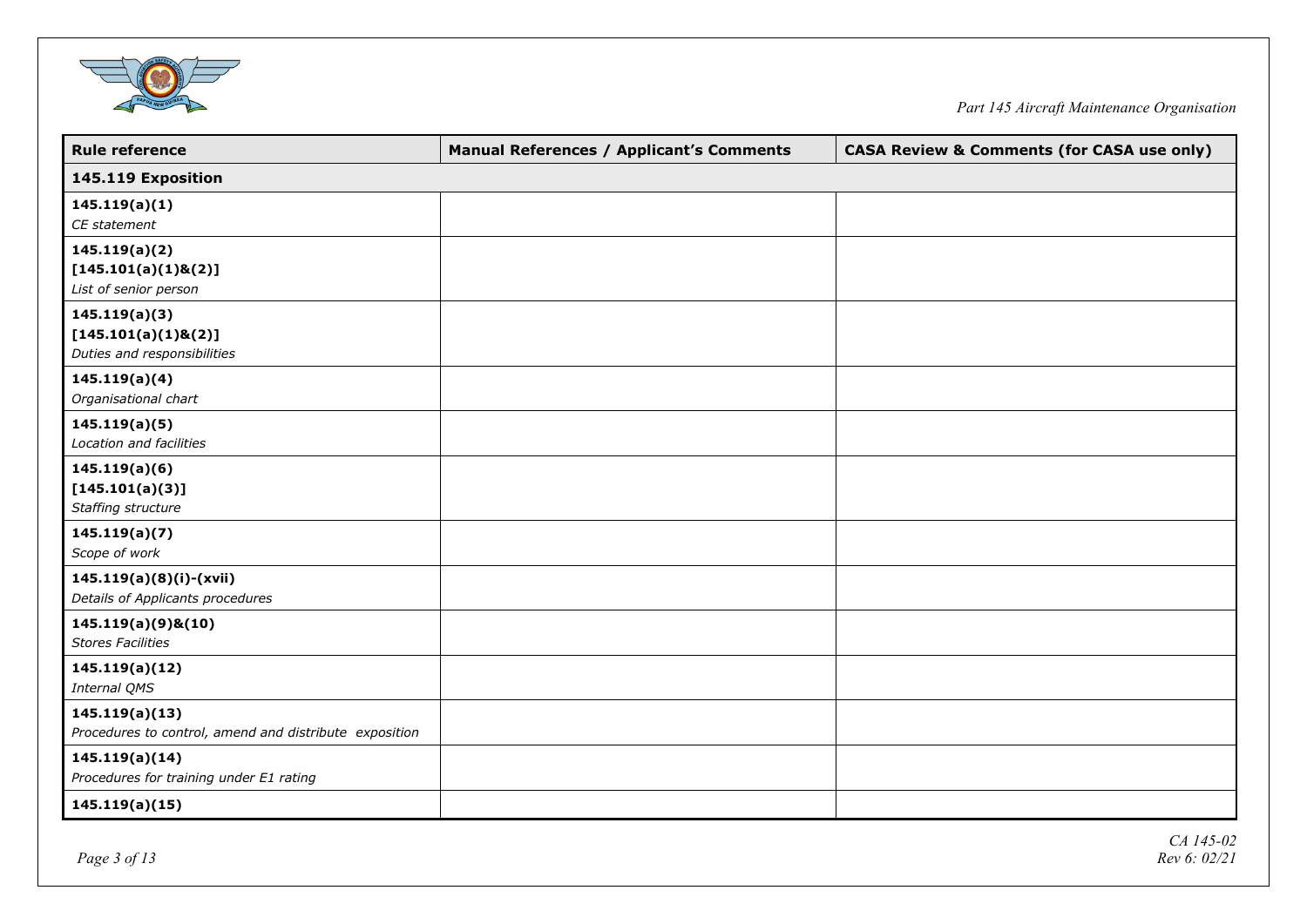

| <b>Rule reference</b>                          | <b>Manual References / Applicant's Comments</b> | <b>CASA Review &amp; Comments (for CASA use only)</b> |
|------------------------------------------------|-------------------------------------------------|-------------------------------------------------------|
| Changes to scope                               |                                                 |                                                       |
| 145.119(a)(16)                                 |                                                 |                                                       |
| English Language                               |                                                 |                                                       |
| 145.119(a)(17)                                 |                                                 |                                                       |
| Reporting of occurrences                       |                                                 |                                                       |
| $145.151(a)$ & (b)                             |                                                 |                                                       |
| Continued Compliance                           |                                                 |                                                       |
| $145.153(a)-(g)$                               |                                                 |                                                       |
| Changes to Organisation                        |                                                 |                                                       |
| 145.101 Competency                             |                                                 |                                                       |
| $145.101(g)(1)$ &(2)                           |                                                 |                                                       |
| Assessing and maintaining competence           |                                                 |                                                       |
| 145.101(g)(3)                                  |                                                 |                                                       |
| Written Evidence of Scope of Authorisation     |                                                 |                                                       |
| 145.101(g)(4)                                  |                                                 |                                                       |
| Establish Procedures for Transfer of functions |                                                 |                                                       |
| 145.101(g)(5)                                  |                                                 |                                                       |
| Initial and continuation training              |                                                 |                                                       |
| 145.103 Duty Time Limitations                  |                                                 |                                                       |
| 145.103                                        |                                                 |                                                       |
| Duty time limitations                          |                                                 |                                                       |
| 145.105 Facility Requirements                  |                                                 |                                                       |
| 145.105(a)(1)                                  |                                                 |                                                       |
| Office accommodation                           |                                                 |                                                       |
| 145.105(a)(2)(i)                               |                                                 |                                                       |
| Weather protection                             |                                                 |                                                       |
| 145.105(a)(2)(ii)                              |                                                 |                                                       |
| Segregation of specialised work areas          |                                                 |                                                       |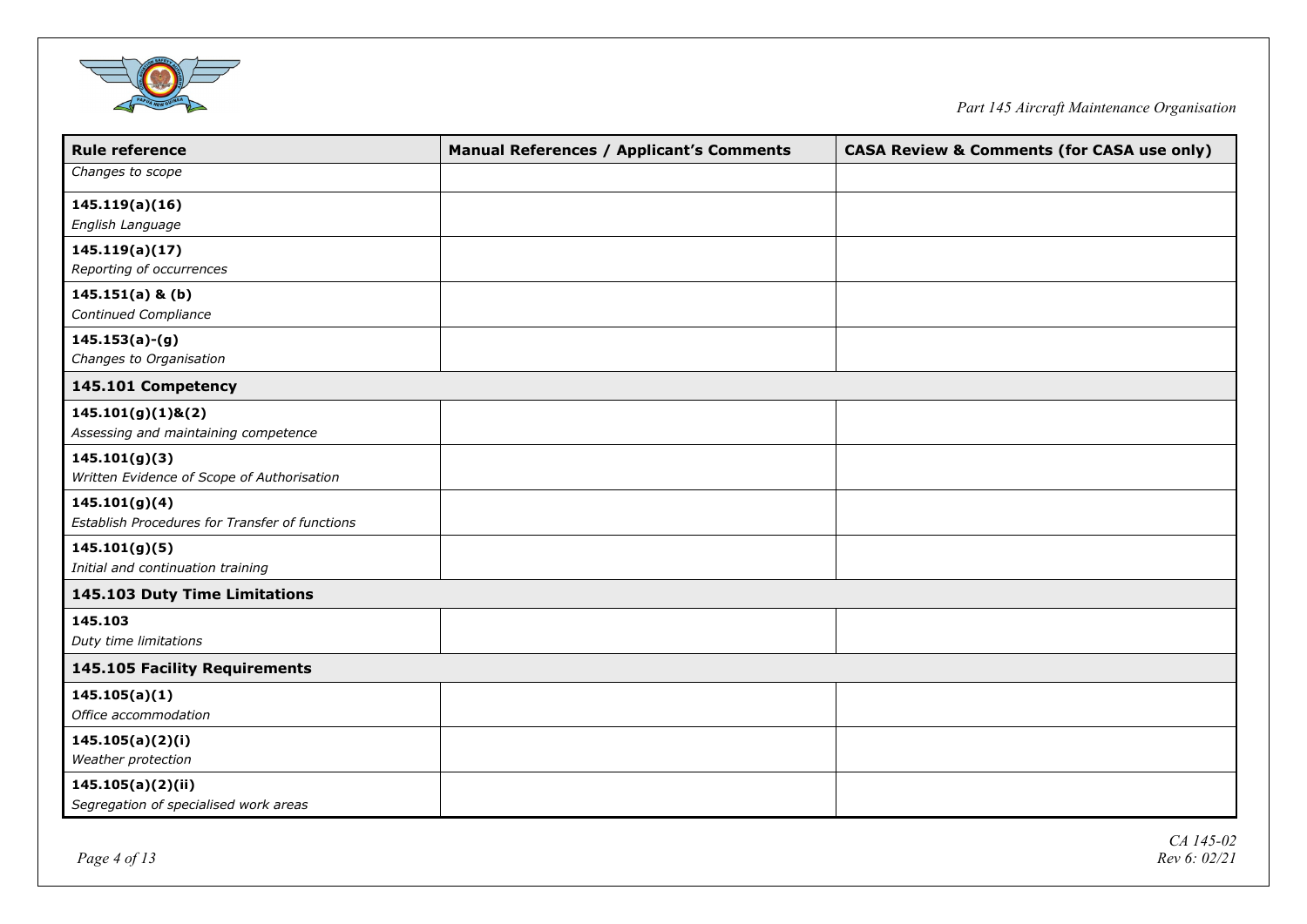

| <b>Manual References / Applicant's Comments</b>    | <b>CASA Review &amp; Comments (for CASA use only)</b> |
|----------------------------------------------------|-------------------------------------------------------|
|                                                    |                                                       |
|                                                    |                                                       |
|                                                    |                                                       |
|                                                    |                                                       |
|                                                    |                                                       |
|                                                    |                                                       |
|                                                    |                                                       |
|                                                    |                                                       |
|                                                    |                                                       |
|                                                    |                                                       |
|                                                    |                                                       |
|                                                    |                                                       |
|                                                    |                                                       |
|                                                    |                                                       |
|                                                    |                                                       |
| 145.109 Control of Materials, Parts and Assemblies |                                                       |
|                                                    |                                                       |
|                                                    |                                                       |
|                                                    |                                                       |
|                                                    |                                                       |
|                                                    |                                                       |
|                                                    |                                                       |
|                                                    |                                                       |
|                                                    |                                                       |
|                                                    |                                                       |
|                                                    |                                                       |
|                                                    |                                                       |
|                                                    |                                                       |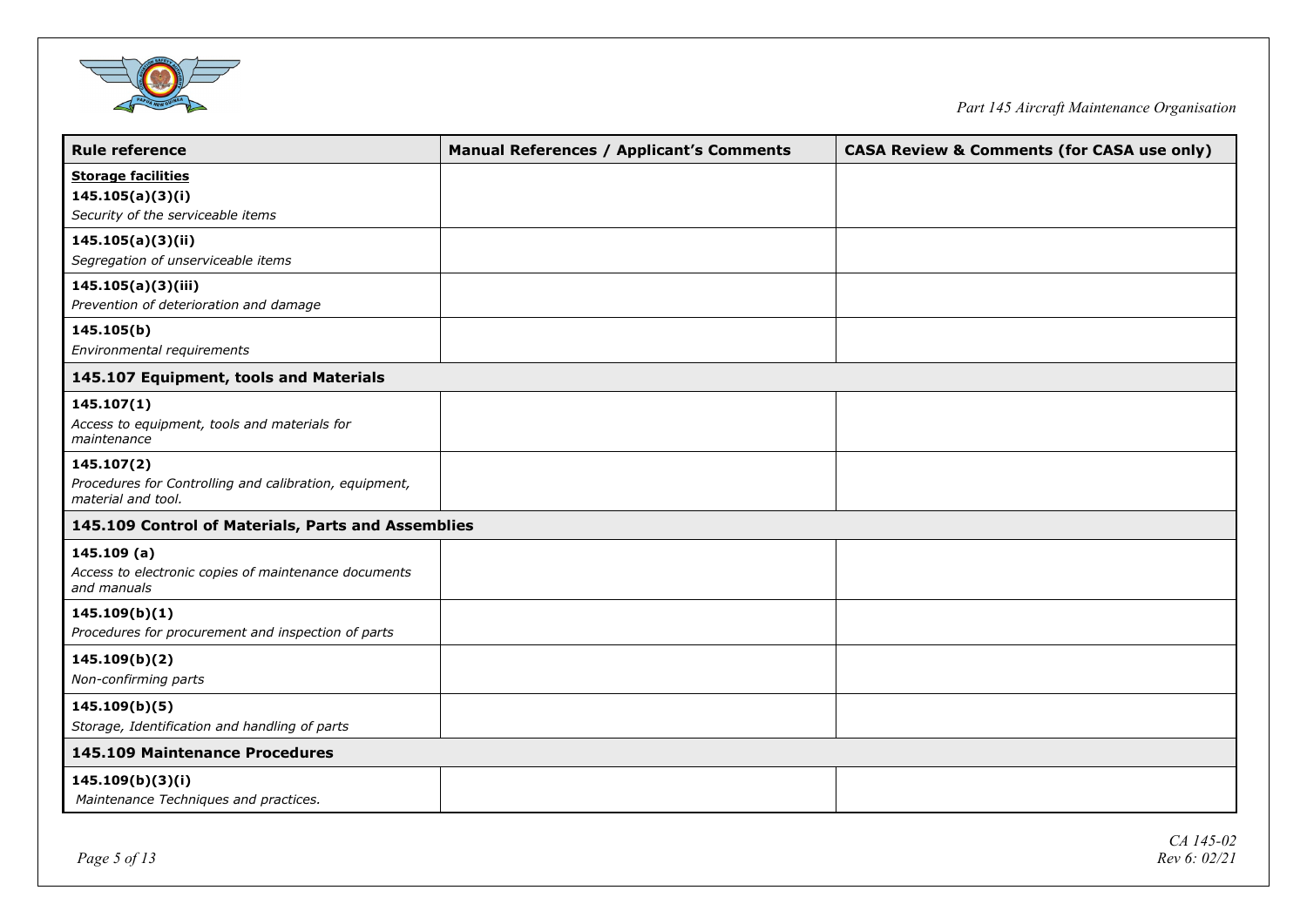

| <b>Rule reference</b>                                           | <b>Manual References / Applicant's Comments</b> | <b>CASA Review &amp; Comments (for CASA use only)</b> |
|-----------------------------------------------------------------|-------------------------------------------------|-------------------------------------------------------|
| 145.109(b)(3)(ii)<br>Contractual Maintenance obligations        |                                                 |                                                       |
| 145.109(b)(3)(iii)<br>Maintenance at other locations            |                                                 |                                                       |
| $43.203(a)(1)$ , $(2)$ & $(3)$<br>Persons to certify conformity |                                                 |                                                       |
| 43.205<br>Certifying conformity requirements r                  |                                                 |                                                       |
| $43.207(a)-(b)$<br>Certification of conformity                  |                                                 |                                                       |
| 145.109 Sub-Contracting Procedures (AC 145-01 refers)           |                                                 |                                                       |
| 145.109(b)(4)(i)<br>Identification in exposition                |                                                 |                                                       |
| 145.109(b)(4)(ii)<br>Compliance with Exposition                 |                                                 |                                                       |
| 145.109 Certification Procedures                                |                                                 |                                                       |
| 145.109(b)(6)<br>Certification of RTS                           |                                                 |                                                       |
| $43.105(a)(1)-(4)$<br>Details of person certifying RTS          |                                                 |                                                       |
| 43.105(a)(5)<br>RTS statement                                   |                                                 |                                                       |
| 43.105(b)<br>Authorised Release Certificate/Serviceable Tag     |                                                 |                                                       |
| $43.107(1)$ & $(2)$<br>Inoperative equipment                    |                                                 |                                                       |
| $43.109(1)$ & $(2)$<br>Details of defects                       |                                                 |                                                       |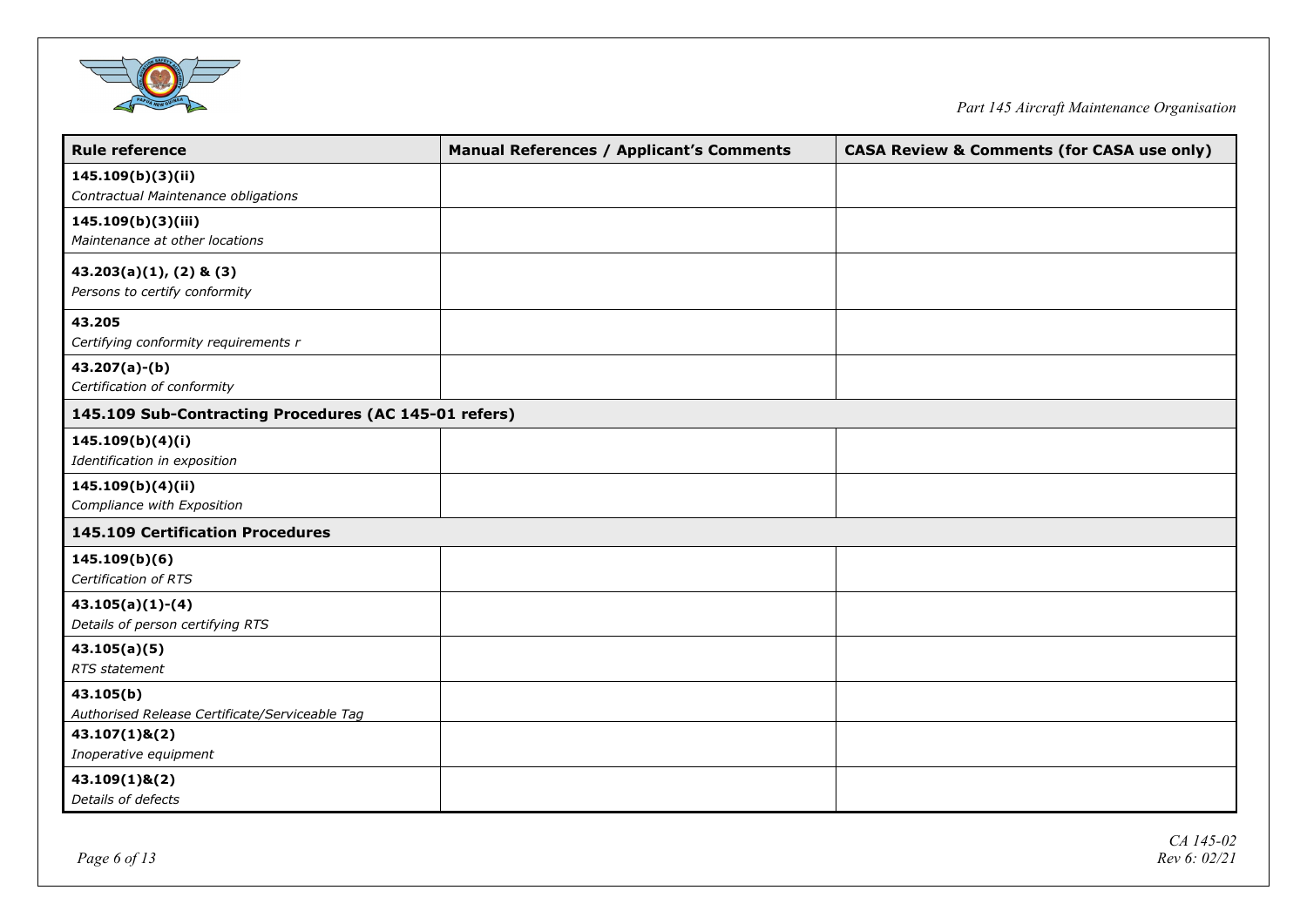

| <b>Rule reference</b>                                 | <b>Manual References / Applicant's Comments</b> | <b>CASA Review &amp; Comments (for CASA use only)</b> |
|-------------------------------------------------------|-------------------------------------------------|-------------------------------------------------------|
| 43.109(3)(i)-(iii)                                    |                                                 |                                                       |
| Details of person                                     |                                                 |                                                       |
| 43.113(a)                                             |                                                 |                                                       |
| Requirements of Duplicate Safety Inspections (DSI)    |                                                 |                                                       |
| 43.113(b)(1)                                          |                                                 |                                                       |
| Person to certify DSI                                 |                                                 |                                                       |
| 43.113(b)(2)                                          |                                                 |                                                       |
| Other nominated person                                |                                                 |                                                       |
| $43.113(c)(1)-(3)$                                    |                                                 |                                                       |
| Details of DSI and statement                          |                                                 |                                                       |
| $43.113(d)(1)-(4)$                                    |                                                 |                                                       |
| Details of persons                                    |                                                 |                                                       |
| $43.115(a)(1)-(3)$                                    |                                                 |                                                       |
| Condition for Engine Performance Check (EPC)          |                                                 |                                                       |
| $43.115(b)(1)$ &(2)                                   |                                                 |                                                       |
| Information required after EPC                        |                                                 |                                                       |
| 145.109 Documentation Control Procedures              |                                                 |                                                       |
| 145.109(a)                                            |                                                 |                                                       |
| Availability of documentations                        |                                                 |                                                       |
| 145.109(b)(10)(i)                                     |                                                 |                                                       |
| Document review & authorisation                       |                                                 |                                                       |
| 145.109(b)(10)(ii)                                    |                                                 |                                                       |
| Relevant documentations availability at all locations |                                                 |                                                       |
| 145.109(b)(10)(iii)                                   |                                                 |                                                       |
| Removal of obsolete documentation                     |                                                 |                                                       |
| 145.109(b)(10)(iv)                                    |                                                 |                                                       |
| Changes reviewed and authorised                       |                                                 |                                                       |
| 145.109(b)(10)(v)                                     |                                                 |                                                       |
| Identification of the revision status                 |                                                 |                                                       |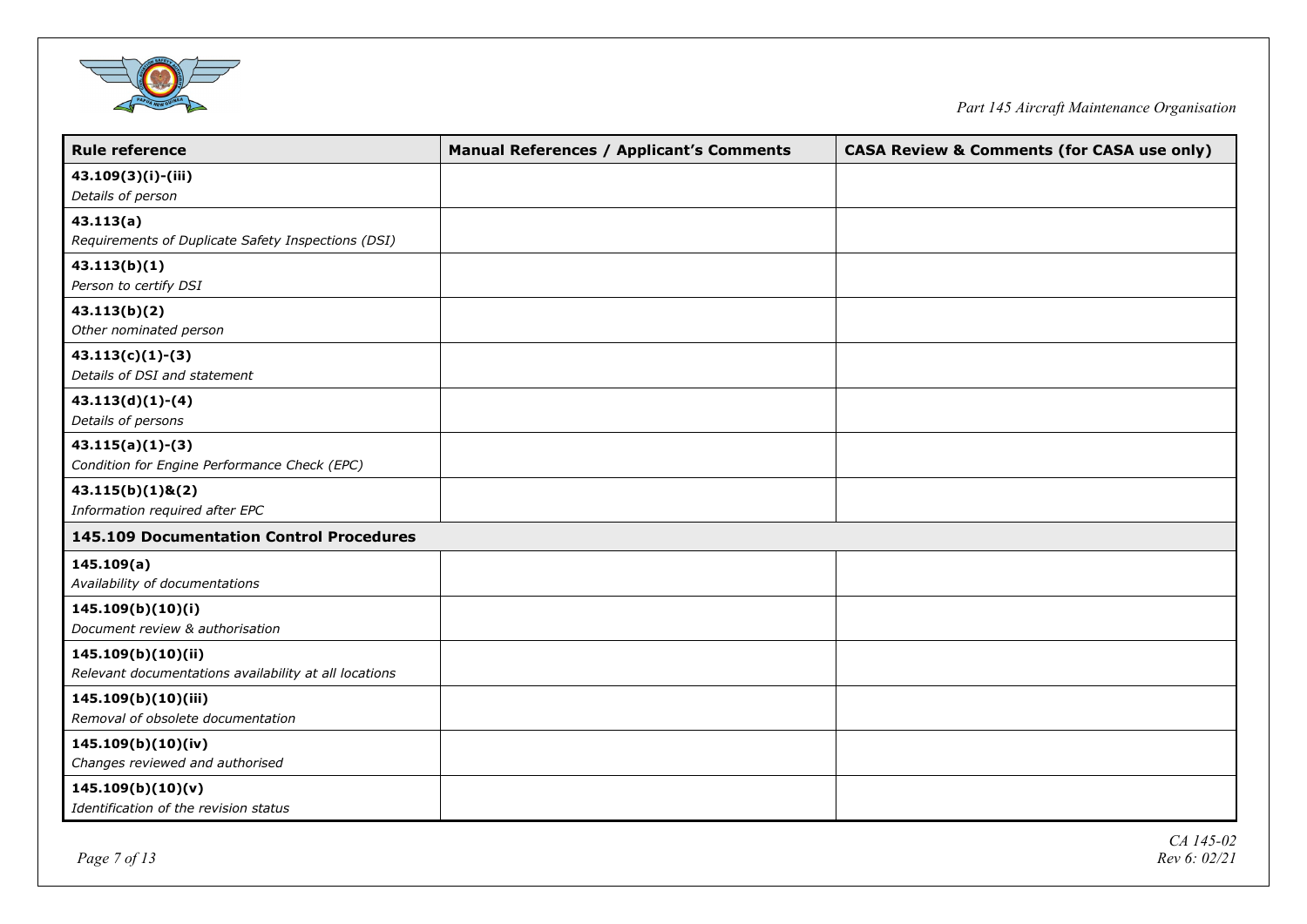

| <b>Rule reference</b>                                    | <b>Manual References / Applicant's Comments</b> | <b>CASA Review &amp; Comments (for CASA use only)</b> |
|----------------------------------------------------------|-------------------------------------------------|-------------------------------------------------------|
| 145.109(b)(11)                                           |                                                 |                                                       |
| Maintenance information availability to the Director     |                                                 |                                                       |
| 145.111 Authorisation Procedures                         |                                                 |                                                       |
| 145.111(a)(1)                                            |                                                 |                                                       |
| $[43.51(a)(1)-(3)]$<br>Perform and supervise maintenance |                                                 |                                                       |
|                                                          |                                                 |                                                       |
| 145.111(a)(2);<br>$[43.101(a)(1)-(3)]$                   |                                                 |                                                       |
| Certify for RTS                                          |                                                 |                                                       |
| 145.111(a)(3)                                            |                                                 |                                                       |
| Certify conformity                                       |                                                 |                                                       |
| 145.111(b)(1)                                            |                                                 |                                                       |
| Type rated LAME                                          |                                                 |                                                       |
| 145.111(b)(2)                                            |                                                 |                                                       |
| LAME in appropriate category                             |                                                 |                                                       |
| 145.111(b)(3)                                            |                                                 |                                                       |
| Aircraft maintenance specialist certificate              |                                                 |                                                       |
| $145.111(b)(4)(i)-(ii)$                                  |                                                 |                                                       |
| Maintenance outside PNG                                  |                                                 |                                                       |
| 145.111(b)(5)                                            |                                                 |                                                       |
| Limited authorisation                                    |                                                 |                                                       |
| 145.111(b)(6)                                            |                                                 |                                                       |
| Maintenance in Part 43 Appendix A                        |                                                 |                                                       |
| 145.111(c)(1)                                            |                                                 |                                                       |
| Training course or examination for component RTS         |                                                 |                                                       |
| 145.111(c)(2)                                            |                                                 |                                                       |
| 36 months practical experience                           |                                                 |                                                       |
| 145.111(c)(3)                                            |                                                 |                                                       |
| 6 month supervised experience                            |                                                 |                                                       |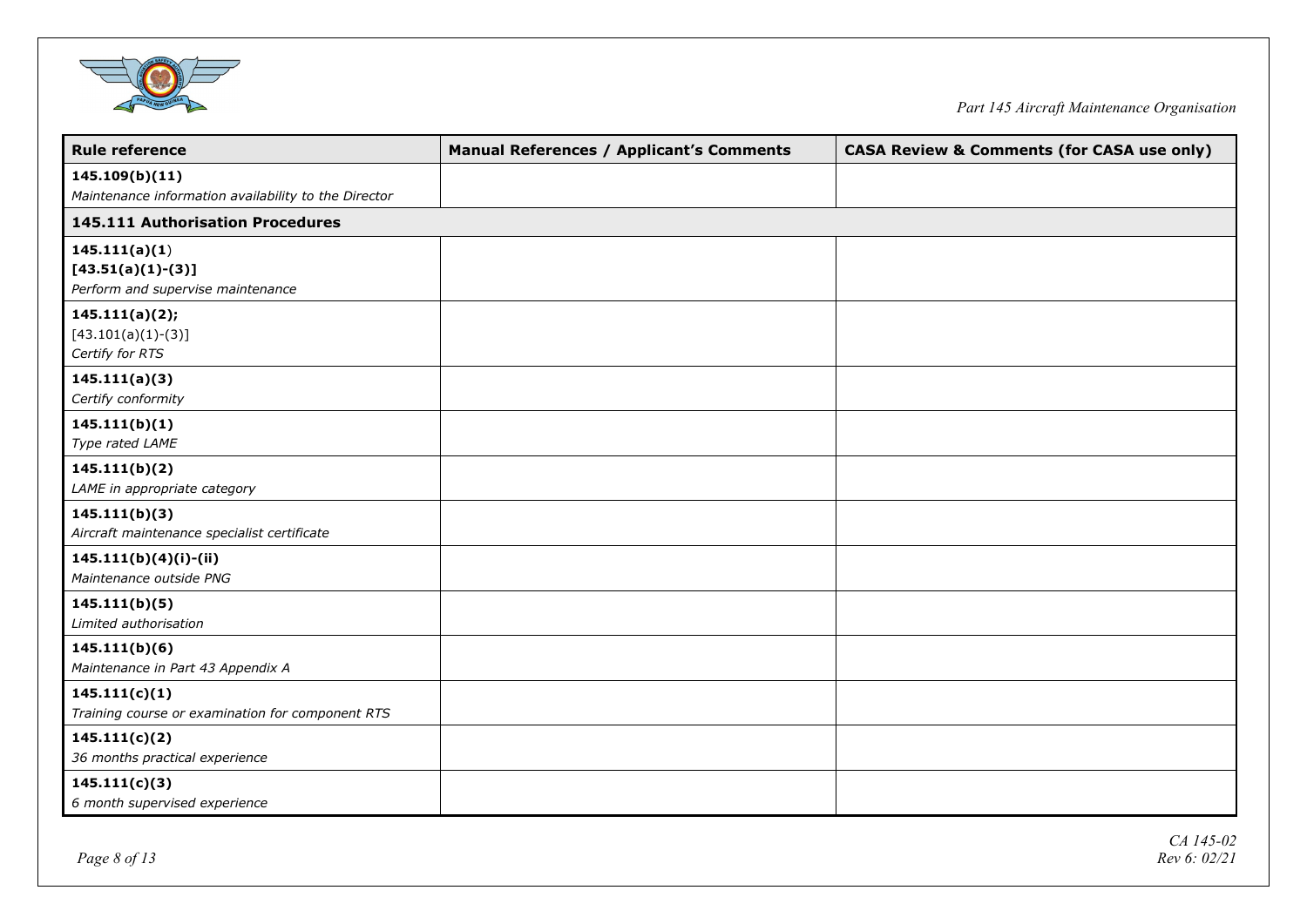

| <b>Rule reference</b>                                | <b>Manual References / Applicant's Comments</b> | <b>CASA Review &amp; Comments (for CASA use only)</b> |
|------------------------------------------------------|-------------------------------------------------|-------------------------------------------------------|
| 145.111(d)(1)                                        |                                                 |                                                       |
| Training by 145 MOC holder with E1 rating            |                                                 |                                                       |
| 145.111(d)(2)                                        |                                                 |                                                       |
| Training by 141 TOC holder                           |                                                 |                                                       |
| 145.111(d)(3)                                        |                                                 |                                                       |
| Manufacturer Training                                |                                                 |                                                       |
| 145.111(d)(4)                                        |                                                 |                                                       |
| Training approved by ICAO Contracting States         |                                                 |                                                       |
| 145.111(e)(1)(i)                                     |                                                 |                                                       |
| Familiarity of procedures                            |                                                 |                                                       |
| 145.111(e)(1)(i)                                     |                                                 |                                                       |
| <b>Technical Competence</b>                          |                                                 |                                                       |
| <b>Conformity of major modifications and repairs</b> |                                                 |                                                       |
| 145.111(e)(2)(i)                                     |                                                 |                                                       |
| Authorisation Holder                                 |                                                 |                                                       |
| 145.111(e)(2)(ii)                                    |                                                 |                                                       |
| Training                                             |                                                 |                                                       |
| 145.111(e)(2)(iii)                                   |                                                 |                                                       |
| Examination                                          |                                                 |                                                       |
| 43.201                                               |                                                 |                                                       |
| Requirement for Certification of Conformity          |                                                 |                                                       |
| $43.203(a)(1)-(3)$                                   |                                                 |                                                       |
| Person to sign conformity                            |                                                 |                                                       |
| 43.205                                               |                                                 |                                                       |
| Certifying requirements                              |                                                 |                                                       |
| $43.207(a)$ ]                                        |                                                 |                                                       |
| Certification - Form CAA 337                         |                                                 |                                                       |
| 43.207(b)                                            |                                                 |                                                       |
| Form CAA 337 - copy forwarded to the Director        |                                                 |                                                       |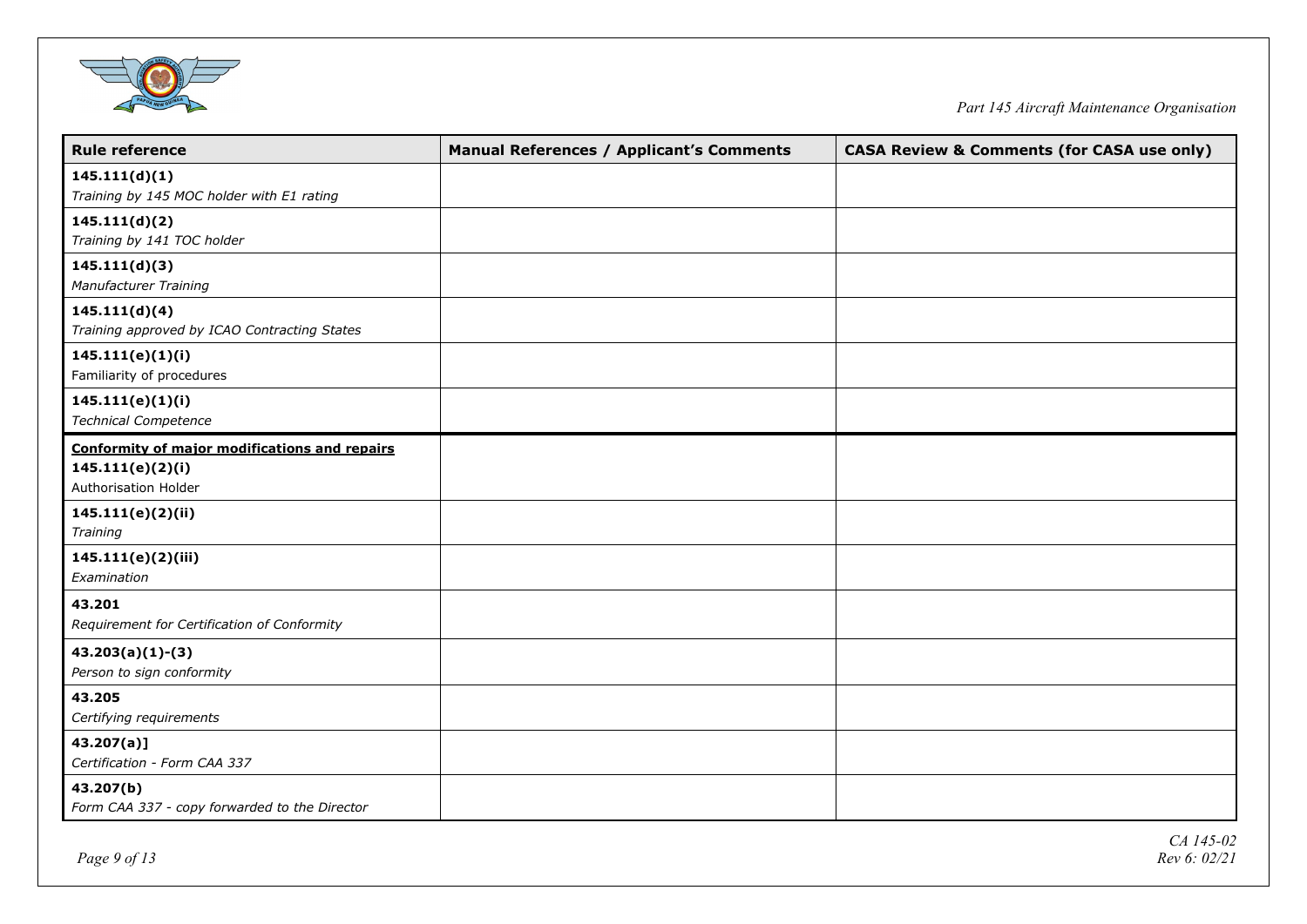

| <b>Rule reference</b>                                  | <b>Manual References / Applicant's Comments</b> | <b>CASA Review &amp; Comments (for CASA use only)</b> |
|--------------------------------------------------------|-------------------------------------------------|-------------------------------------------------------|
| 145.111(f)<br>Experience requirements                  |                                                 |                                                       |
| 145.111(g)<br>Equal or lessor privileges               |                                                 |                                                       |
| $43.66(a)$ & (b)<br><b>NDT</b>                         |                                                 |                                                       |
| $43.67(a)$ &(b)<br>Welding                             |                                                 |                                                       |
| 145.113 Continue Airworthiness                         |                                                 |                                                       |
| 145.113(1)(i)<br>Advise Design Organisation            |                                                 |                                                       |
| 145.113(1)(ii)<br>Advise Owner or Operator             |                                                 |                                                       |
| 145.113(2)<br>Advise CASA PNG (refer to Part 12 below) |                                                 |                                                       |
| <b>145.115 Records</b>                                 |                                                 |                                                       |
| 145.115(a) & 100.113<br>Record Controls procedure      |                                                 |                                                       |
| 145.115(b)(1)<br>Personnel records                     |                                                 |                                                       |
| 145.115(b)(2)<br>Aircraft and Components               |                                                 |                                                       |
| 145.115(b)(3)<br>Calibration records                   |                                                 |                                                       |
| 145.115(b)(4)(i)<br>Legible and permanent              |                                                 |                                                       |
| 145.115(b)(4)(ii)                                      |                                                 |                                                       |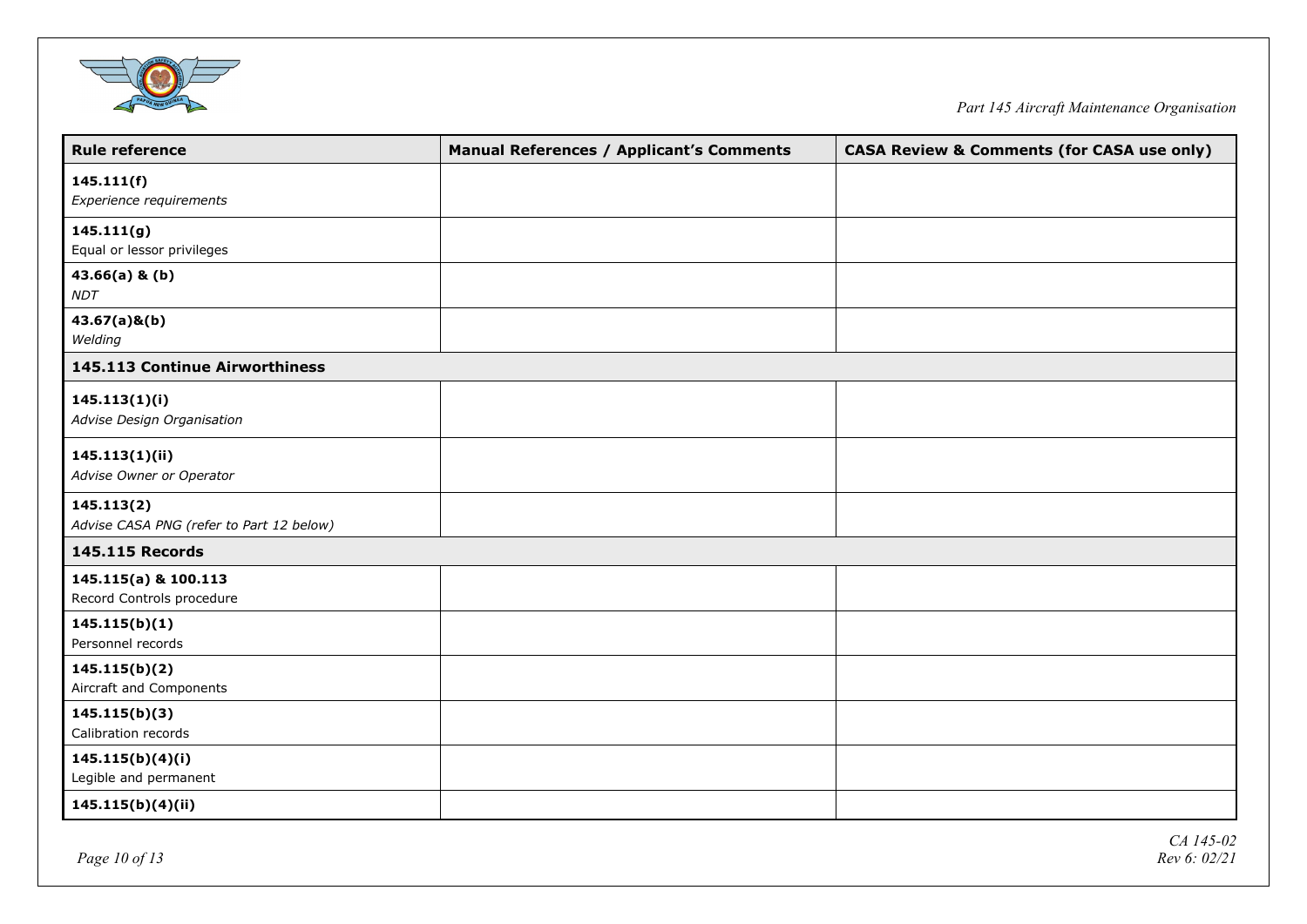

| <b>Rule reference</b>                                        | <b>Manual References / Applicant's Comments</b> | <b>CASA Review &amp; Comments (for CASA use only)</b> |
|--------------------------------------------------------------|-------------------------------------------------|-------------------------------------------------------|
| Available to Operator                                        |                                                 |                                                       |
| 145.115(b)(4)(iii)                                           |                                                 |                                                       |
| Retention for one year                                       |                                                 |                                                       |
| 145.115(b)(4)(iv)                                            |                                                 |                                                       |
| Records made available to Director                           |                                                 |                                                       |
| $43.55(1)$ & $(2)$                                           |                                                 |                                                       |
| Recording of Overhaul                                        |                                                 |                                                       |
| $43.68(a)(1)-(7)$                                            |                                                 |                                                       |
| Information required on completion of maintenance            |                                                 |                                                       |
| $43.68(b)(1)-(2)$                                            |                                                 |                                                       |
| Summary in maintenance Logbook                               |                                                 |                                                       |
| $43.68(c)(1)-(3)$                                            |                                                 |                                                       |
| Records of rectification of defect or inspection in tech log |                                                 |                                                       |
| $43.68(d)(1)-(4)$                                            |                                                 |                                                       |
| Details of person                                            |                                                 |                                                       |
| 43.68(e)                                                     |                                                 |                                                       |
| Legibility of records                                        |                                                 |                                                       |
| $43.68(f)(1)-(2)$                                            |                                                 |                                                       |
| Alteration/Erasure of records                                |                                                 |                                                       |
| 145.116 Safety Management System (CAR 100 refers)            |                                                 |                                                       |
| 145.117 Internal Quality Assurance                           |                                                 |                                                       |
| 145.116 & 100.53                                             |                                                 |                                                       |
| Safety policy and procedures                                 |                                                 |                                                       |
| 145.117 & 100.107(b)(1)                                      |                                                 |                                                       |
| Quality indicators                                           |                                                 |                                                       |
| 145.117 & 100.107(b)(2)                                      |                                                 |                                                       |
| Monitoring of audit results                                  |                                                 |                                                       |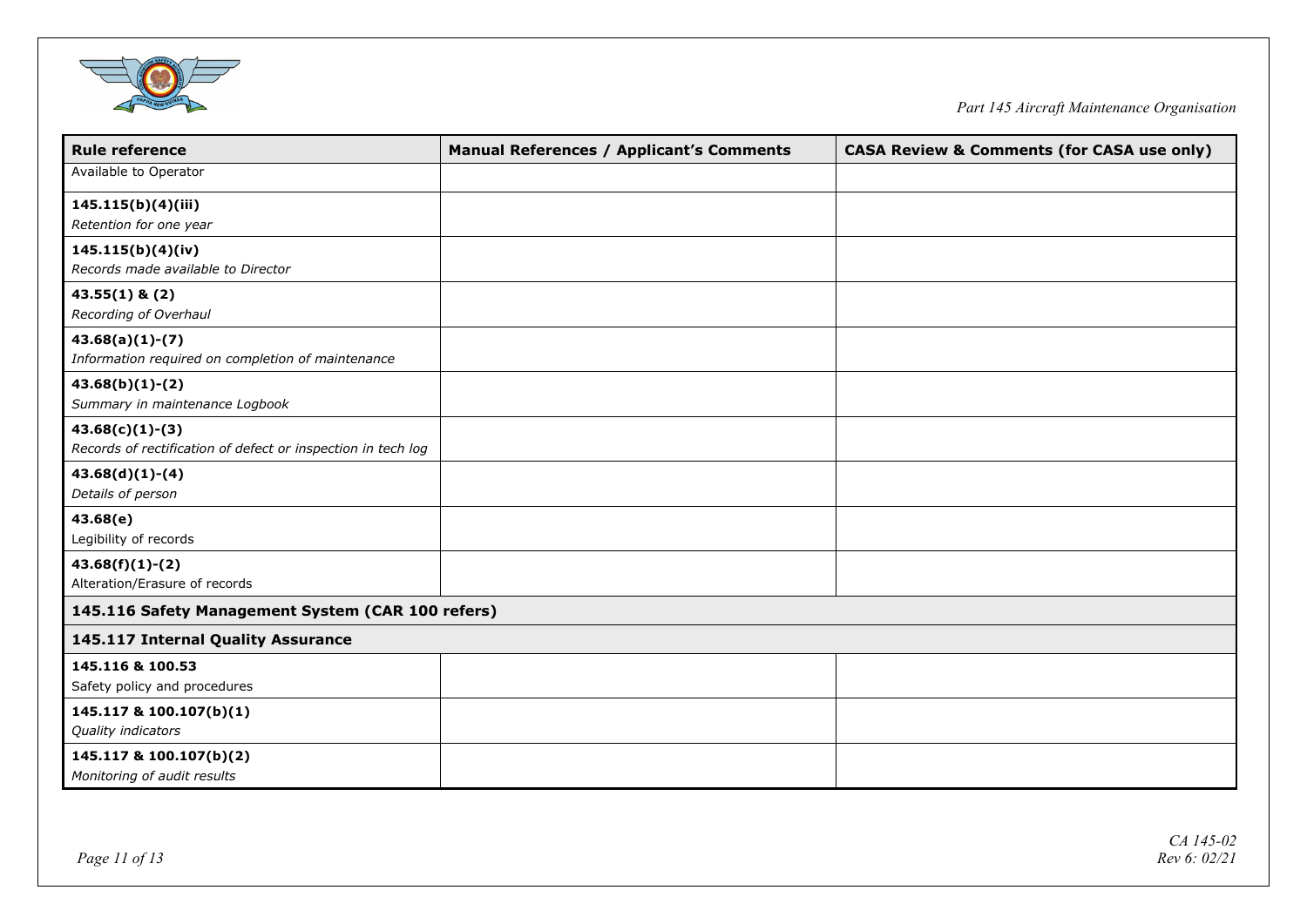

| <b>Rule reference</b>                                     | <b>Manual References / Applicant's Comments</b> | <b>CASA Review &amp; Comments (for CASA use only)</b> |
|-----------------------------------------------------------|-------------------------------------------------|-------------------------------------------------------|
| 145.117 & 100.107(b)(3)                                   |                                                 |                                                       |
| Corrective actions                                        |                                                 |                                                       |
| 145.117& 100.107(b)(4)                                    |                                                 |                                                       |
| Preventive actions                                        |                                                 |                                                       |
| 145.117 & 100.105 & 100.107(b)(5)                         |                                                 |                                                       |
| <b>Management Reviews</b>                                 |                                                 |                                                       |
| 145.117 & 100.107(b)(6)-(7)                               |                                                 |                                                       |
| Identify root causes & quality improvement projects       |                                                 |                                                       |
| 145.117 & 100.103(a)(1)                                   |                                                 |                                                       |
| Audit programme                                           |                                                 |                                                       |
| 145.117 & 100.103(a)(2)                                   |                                                 |                                                       |
| Frequency of audits at 12 months                          |                                                 |                                                       |
| 145.117 & 100.103(a)(3)(i)                                |                                                 |                                                       |
| Appointment, qualifications & training standards          |                                                 |                                                       |
| 145.117 & 100.109(a)                                      |                                                 |                                                       |
| Non-punitive/No blame culture                             |                                                 |                                                       |
| 145.117 & 100.109(b)                                      |                                                 |                                                       |
| Just culture                                              |                                                 |                                                       |
| <b>Part 12 Occurrence Reporting</b>                       |                                                 |                                                       |
| 12.55(a)(4)                                               |                                                 |                                                       |
| Notification of defect Incident                           |                                                 |                                                       |
| 12.55(d)(2)                                               |                                                 |                                                       |
| Notification of Defect Incident, also refer Appendix A(b) |                                                 |                                                       |
| 12.57(a)(1)                                               |                                                 |                                                       |
| Persons to submit details of incident                     |                                                 |                                                       |
| $12.57(b)(1)-(2)$                                         |                                                 |                                                       |
| Form CAA 005 OR other means Acceptable to the<br>Director |                                                 |                                                       |
| 12.59(a)(1)                                               |                                                 |                                                       |